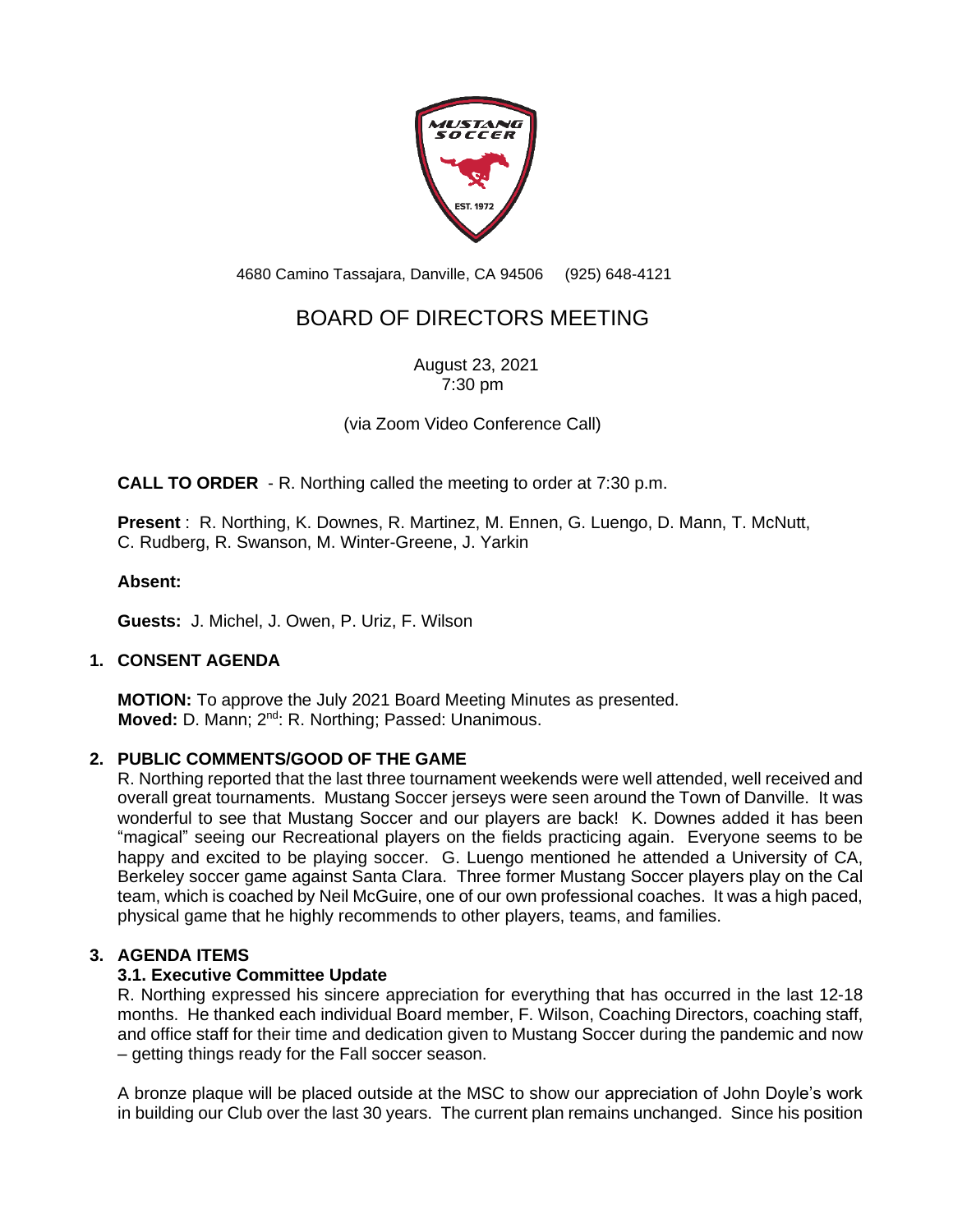will not be filled, we will be relying strongly on P. Uriz, J. Owen, M. Kelley with full support from F. Wilson and the office staff.

### **3.2. Nominating Committee Selection**

Nominee candidate names were discussed by the Board members. Votes will be taken by email to determine the final nominee candidates this week. The top nominees with the most votes will be called by a Board member to determine whether they are interested in joining as a member of the Nominating Committee.

**MOTION:** To approve C. Rudberg as a Nominating Committee member. **Moved:** R. Northing; 2<sup>nd</sup>: M. Ennen; Passed: Unanimous.

C. Rudberg, along with the final three nominaees will then select a fifth member and select a Chair for their Committee. This Nominating Committee will identify, interview and finalize those Board positions up for election at the November Annual General Meeting (AGM).

Board Positions Up for Election:

- Vice President
- Competitive Director, Boys\*
- Recreational Director, Boys
- Parliamentarian
- Director of Coach Player & Development\*

\*These open positions will be further discussed in a closed session immediately following this Board Meeting.

K. Downes and M. Ennen stated that they would like to continue their Board involvement in their current board positions of Vice President and Parliamentarian, respectively. M. Winter-Greene announced that she will be stepping down from the Mustang Soccer Board after her many years as the Recreational Director, Boys.

An email will be sent to our membership to determine additional interest in being a part of our Board. G. Luengo offered to provide the framework and assist the Nominating Committee's work. The Nominating Committee slate must be finalized and emailed by October 15<sup>th</sup> - within 30 days of the AGM on November 15<sup>th</sup>.

#### **3.3. Registration Update for 2022 and Budget Update**

R. Martinez reported that current registration numbers are 4,137 as of August 23<sup>rd</sup> which is in line with our precovid 2019/2020 registrants of 4,281. Stampede Tournaments profit will be finalized and reported at the next Board meeting. There will be incremental revenue as budget numbers were not placed in tournaments financials due to covid uncertainty. The majority of revenues have been recorded as our registration/program fees have been collected. In August, the last program fee installment will be collected from the ECNL players. From that point, we will continue paying our expenses, with coach payments being our largest ongoing monthly expense.

Registration numbers were discussed in more detail. Ponies of 539 has increased due to lowering age groups and younger families moving in with increased house sales during covid. Approximately 160 of total ponies are preschool age participants. A shift between Rec Plus to Rec could be a result of covid uncertainty and that they didn't play soccer for a year during the pandemic.

Competitive Premier participant decrease typically results from moving to other sports or moving to Rec due to a shorter soccer season while covid uncertainty could have been an additional impact.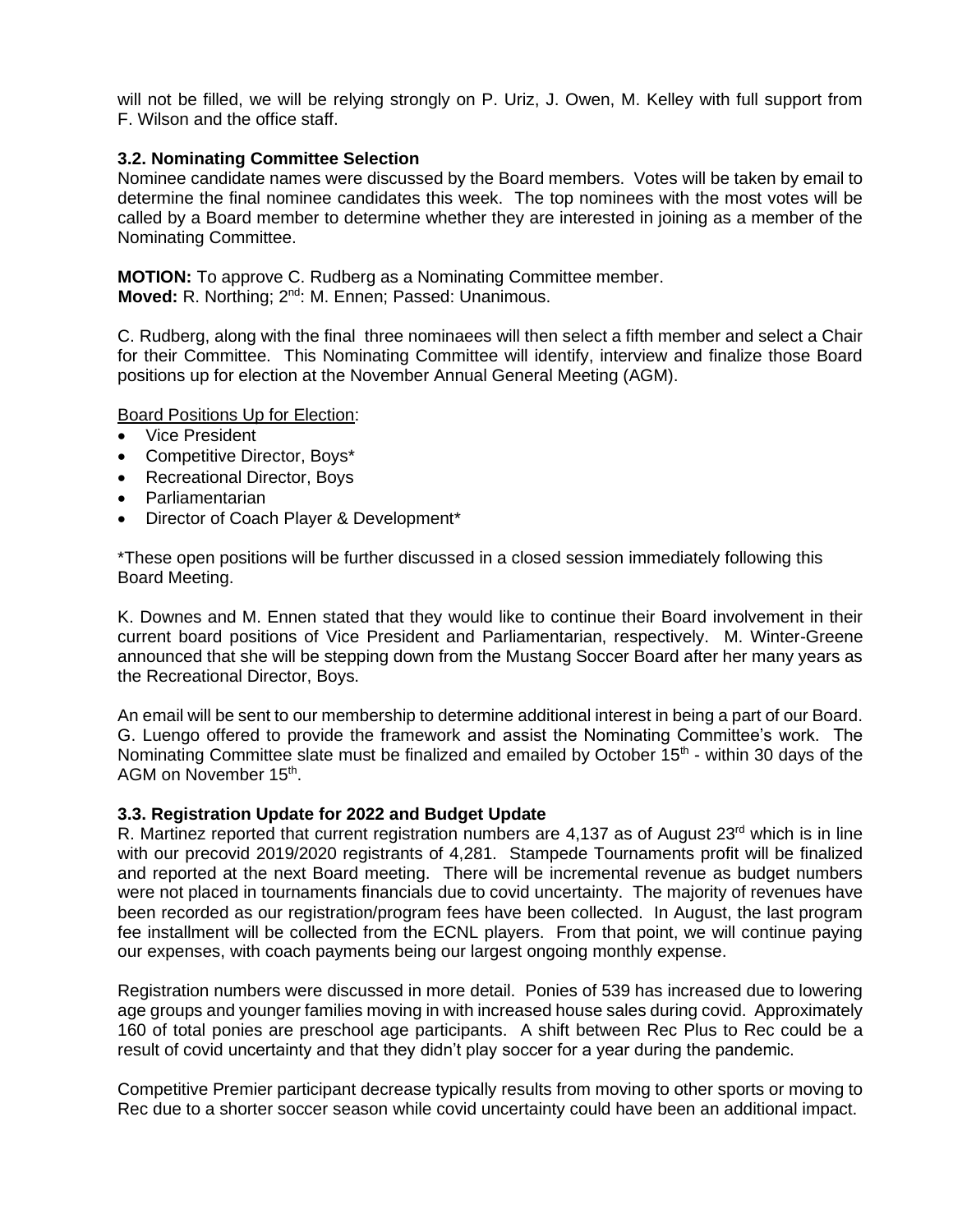F. Wilson discussed a potential "Select Program" to be played in the months of December to February. Best players in the Rec program would be selected for this winter league which would also provide a springboard for Rec players moving into tryouts for the Competitive Premier Program.

# **3.4. Executive Director Update**

F. Wilson discussed that there was an uptick in covid cases beginning the last week of July into August as covid spread through the community and schools. Mustang Soccer does not have a documented transmission in our Club to date. He will be realigning Mustang covid protocols with the school rules, finalizing our communication to provide "new" guidance as we move into this different phase. League game scheduling is in process of completion.

#### **4. COMMITTEE REPORTS**

**4.1. Honor the Game**

Nothing to report.

### **5. OLD BUSINESS**

#### **5.1. Fields, Sports Alliance and Tournament Update**

G. Luengo reported that the DV60 Lights project at DTV grass was unanimously approved by the Parks Commission. This project will be paid with funds from Sports Alliance. Next steps involve reviewing the environmental report, awarding the contract by the Town, and scheduling the project. The project will take 4 months with expected start in early 2022.

Field equipment, including goals, is being placed at all locations. Plan going forward will be to purchase and place new equipment at MSC, then move to other fields as needed. Next year budget will include new full size frames to replace existing goals at MSC which are 8-10 years old. Blackhawk field is currently being discussed as a more permanent field option.

G. Luengo provided a Stamepede Tournament recap. There were 46 teams that played at 2 field sites for the first Stampede weekend while 68 teams played at 6 field sites for the second Stampede weekend. Estimated net profit is approximately \$20k. More finalized tournment numbers will be provided at the next Board meeting. Approximatley 350 labor hours were used during these tournaments, not including F. Wilson, S. Ahn, or his time. G. Luengo estimates that both F. Wilson and he spent about 60-80 hours each to complete all aspects. A data entry person was used for scorekeeping on both weekends. He stated that I. Naranjo did a tremendous job over the Stampede weekends. She stayed extra hours as needed, remained positive and exhibited a great work ethic. Everyone's effort helped make these successful Stamepede tournmanet weekends.

G. Luengo ended by summarizing two approaches for future tournaments. Option 1: Tournament Committee approach to be used which includes Competitive Directors, Field Director, ScoreKeeper then integrate M. Durkee for Communications and J. Yarkin for Referees. Option 2: Outsourcing with a Tournament Advisor as prelabor work is involved such as physical deliver of equipment/tents, goal setup, check-in, runners, etc. He will be summarizing his recommendations for a September Executive Committee meeting. Winter Turf is scheduled to occur in the month of December 2021.

# **5.2. Marketing and Communications**

R. Northing reminded that M. Durkee is a resource for all of us and encouraged to use her for future communications. J. Yarkin stated that social media is spot on with right audience and content is great.